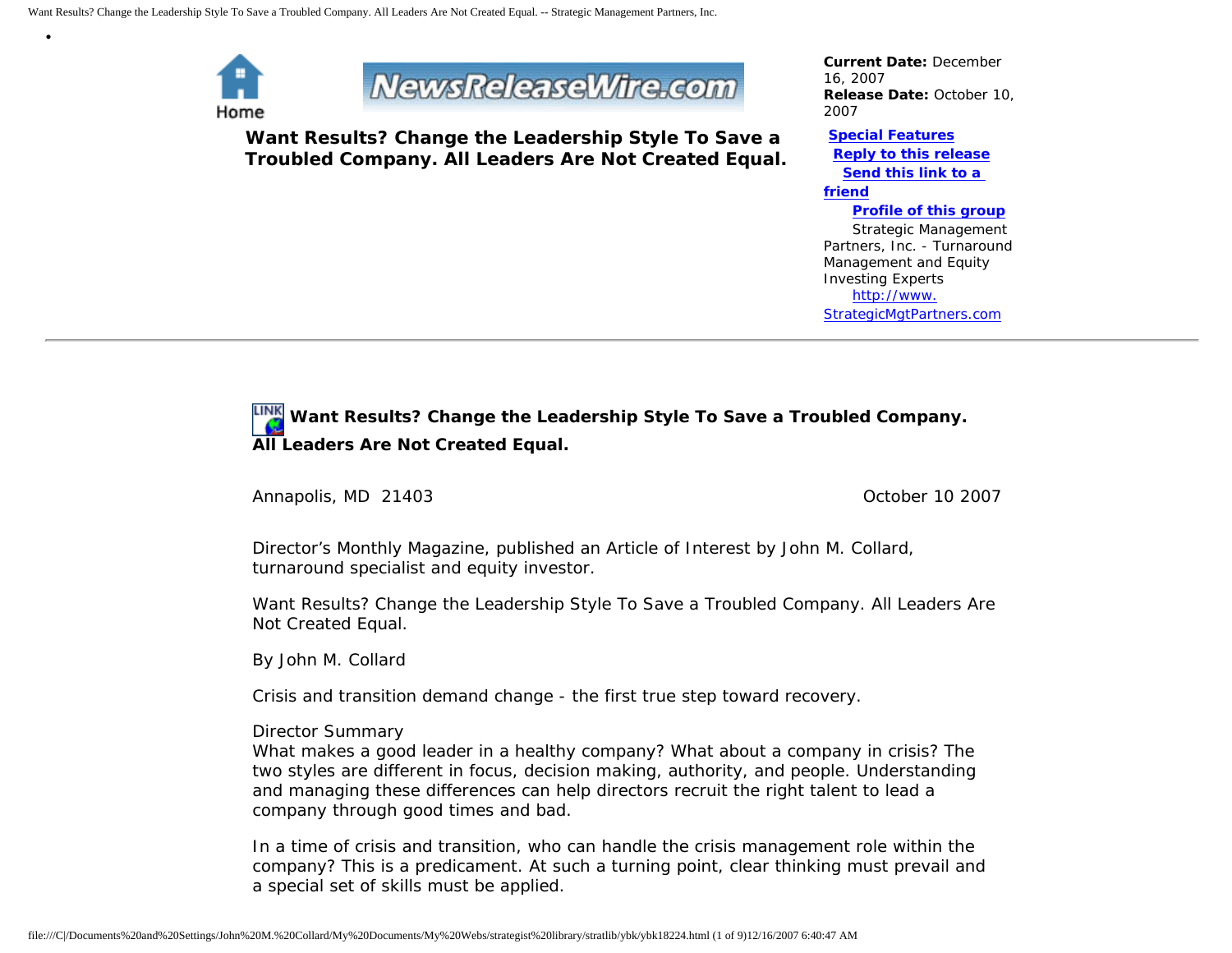If there is a qualified leader within the company, then delegate the job of turnaround to that person, and provide proper support. If there is not a qualified leader in the company - and there usually isn't - don't hesitate to go outside the company to locate a professional for this job. The answer is often found in the form of a turnaround specialist.

#### Different Needs

What guides the decision of choosing a leader at this juncture? Different companies have different needs. The CEO that managed the company into trouble clearly is lacking the skills to doctor it back to health. Why risk allowing the same person to try again? Conversely, the CEO that can bring a troubled company from the brink of failure may not have the skills to become the "Marquis" to manage long-term, day-to-day operations.

This suggests a two-part strategy, an interim executive to manage the transition period, followed by a well-qualified permanent leader to step in when the time comes.

A troubled company is like a patient in critical condition, decisive steps must be taken to make something happen. The first goal in an absolute crisis is to stabilize and buy time. After steadying the vital signs, take a reading on where things stand - which is normally still. Look for changes in ratios and trends to determine what is - or more important what is not going on in the business.

Let's put the leadership roles into perspective. Requirements differ between those for healthy, growing companies and those for firms in troubled or transition situations. Compare the differences in our chart to follow.

\* Healthy company. In the stable or growth scenario, there is time for structured growth and building the organization. In a healthy company, management focuses on long-term objectives, coaching, and team building. A manager in a stable environment should be known among shareholders and employees for consistency in decision-making. With the luxury of time, the occasional mistake generally will not do lasting harm.

\* Turnaround situation. In the initial crisis and subsequent turnaround situation, time is an enemy. The focus is different. In a financially distressed company, the lack of time requires action. As the company's problems compound and cash flow evaporates, it becomes critical for management to act quickly and decisively. Management must focus on short-term survival. A manager in a troubled company must be able to shift gears to deal with daily crises that inevitably occur. Troubled companies have primarily one goal to survive and get well. If the symptoms persist with no cure, the patient can die.

#### **Shortcomings**

The difference between long-term planning and short-term decision-making is one reason why the troubled environment is so foreign to many managers. This often explains the difficulty in finding qualified talent for a turnaround within the company. Another problem faced when the company is slipping into trouble is that existing management often goes through a "denial" phase. They tend to blame their situation on external factors, such as the lender's refusal to advance additional funds, rather than examining the way they are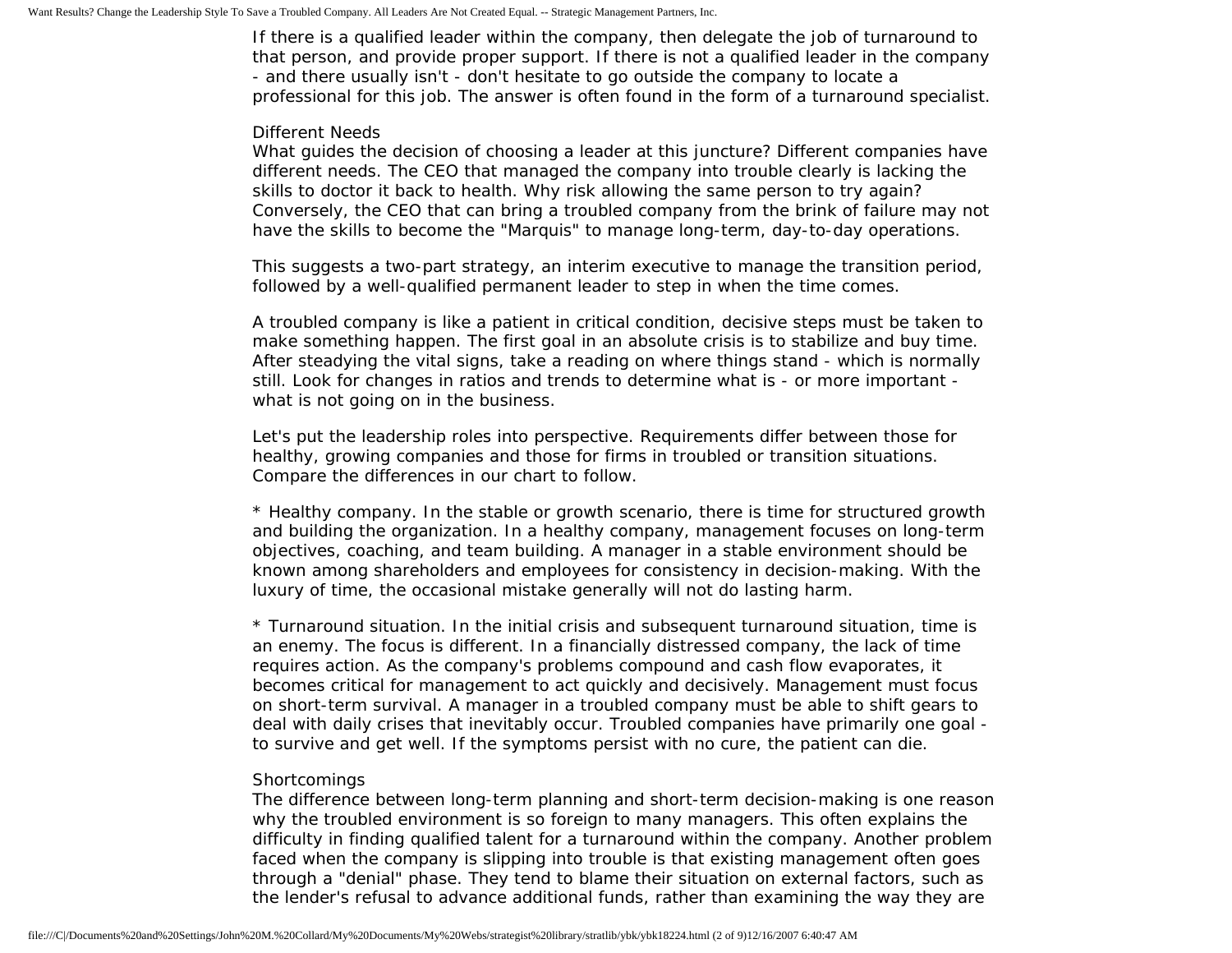managing the company.

When a company is faced with these types of shortcomings in its internal talent pool, it is time to look to a specialist to orchestrate the change needed to save the company.

# The Turnaround Specialist

Turnaround specialists generally are either interim managers or consultants. Interim managers will replace the CEO, take the decision-making reins, and guide the company through troubled waters, hopefully to safety. Consultants advise management, possibly the same management that got the company into trouble in the first place. Whether a consultant is effective depends upon management's willingness to listen and implement the specialist's recommendations.

Be assured there are countless cases where existing management agreed to work with a turnaround consultant only to placate the board. There is no substitute for qualified leaders with decision-making authority.

When hiring a turnaround specialist:

- \* check the person's references
- \* review proposals versus what can realistically be accomplished
- \* require engagement agreements, and
- \* hire an individual, not the firm personal chemistry with the managers is critical.

# The Process

Along with specific skills and an understanding of troubled situations, the specialist offers a new perspective from which to independently evaluate the company's circumstances. The process will focus on several issues:

- \* Is the business viable?
- \* What is the purpose of the business?
- \* Should it be saved? Why? Are those reasons valid?
- \* Is there a core business that can be the source for the emerging business?
- \* Are there sufficient cash resources to fuel the recovery?
- \* Which existing managers are capable of leading parts of the company?

Remember, not all companies are salvageable.

The fact-finding must proceed as quickly as possible so that a realistic assessment of the current state of the company can be prepared. The specialist's first priority will be to manage cash flow - to stop the hemorrhage. Analysis of sales and profit centers, and asset utilization should indicate where the real problems - not the symptoms - are located. Next, a business plan outlining and suggesting possible courses of action - or cures - will be prepared.

Following this diagnostic stage, the transition can begin towards a turnaround. Once the course of action is chosen, implementation and monitoring can occur. The specialist should remain involved at least until the business is stabilized, and preferably until the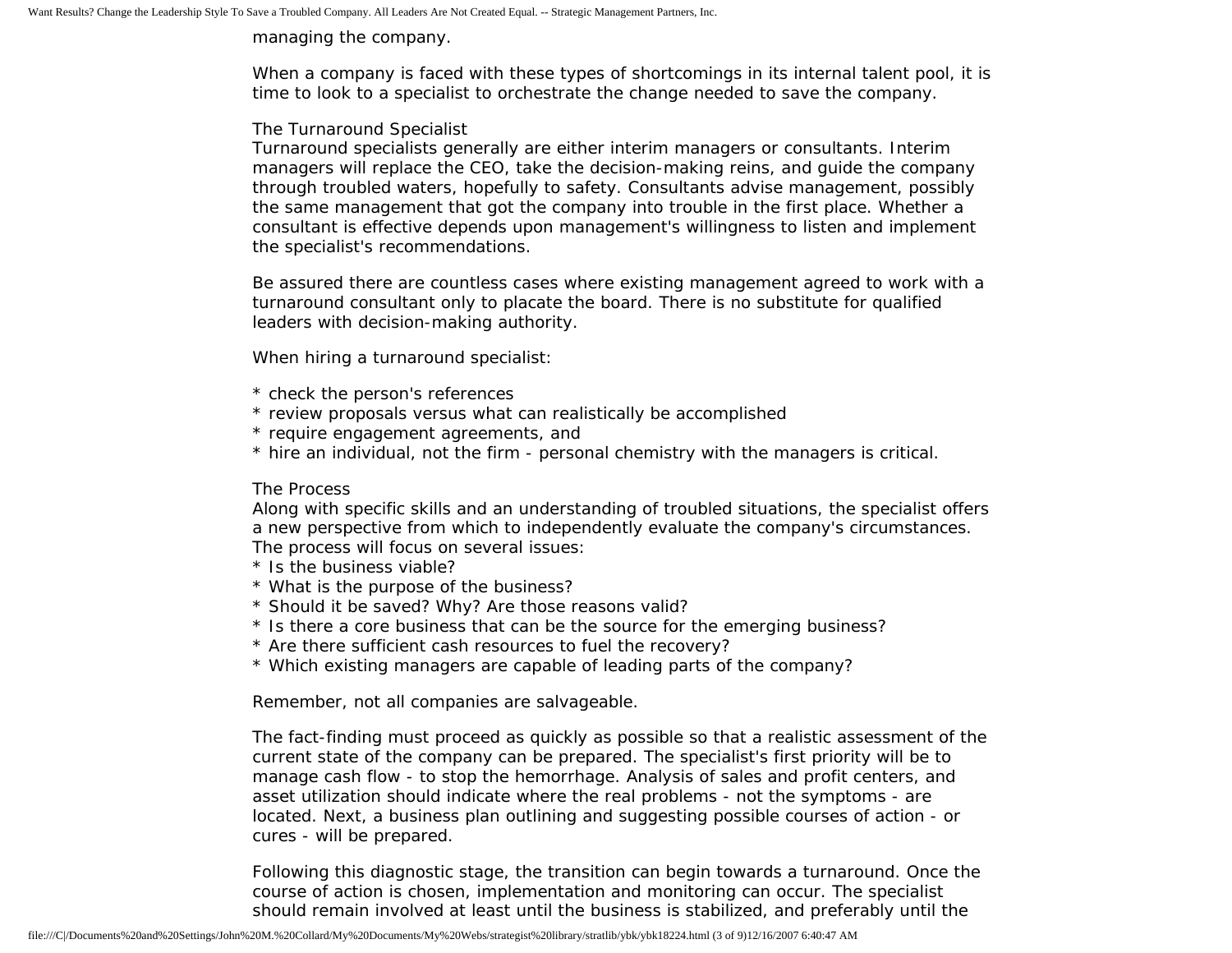transformation is complete and a new leader is found.

## Keep Business Moving

The turnaround specialist needs to get things moving again. Movement must occur in two areas.

Volume in (revenue/sales). Look at where and how revenue is generated. Is it from existing customers and contracts or new business? Most important, keep it coming in.

Volume out (throughput/production). Look at getting the product or service "out the door." How else can you bill for it?

Companies often get into trouble because management procrastinates when it comes to making decisions. If the decision is made by default, it is akin to making no decision at all. Survival for the troubled company depends on being immediate - on making decisions in a timely manner. Even a wrong decision allows movement and direction. If a decision turns out to be wrong, change it, but keep things moving.

# Authority and Talent

Time is also a consequential dimension when it comes to authority. In a stable company, there is time to delegate and nurture the growth of the management team and time to work on long-term issues and projects. In the troubled situation, delegating takes on a different role. Managers must be held accountable not only for performance, but also for timely results.

Remember that the good managers may have deserted the ship long ago, leaving behind the second string. The good leader will know how to exploit the talents of these employees and bring them up to a new level to save the company.

In a troubled situation, the decision-maker must get directly involved. It is hard to worry about the long-term future when there may not be one. The leader is pressed closer to the immediacy of the day-to-day operations. If you want action, request a decision or make one.

In a stable situation there is time to develop talent. But at a troubled firm, you must exploit the talents of those who can perform and recruit the talent that is lacking. It means building a permanent management team that can bring the company back to health - and adds value to the company.

#### Communication

Communication is critical with everyone who has a stake in the company's success. Talk to employees, but more significantly, listen to what they have to say. Be assured they know when problems exist. They also often know how to resolve them.

What message are you sending? Remember, what is not said is often more destructive than what is. Unnatural actions or behavior, such as "closed door meetings," will most certainly set off the rumor mill. People need to know or they're left to their own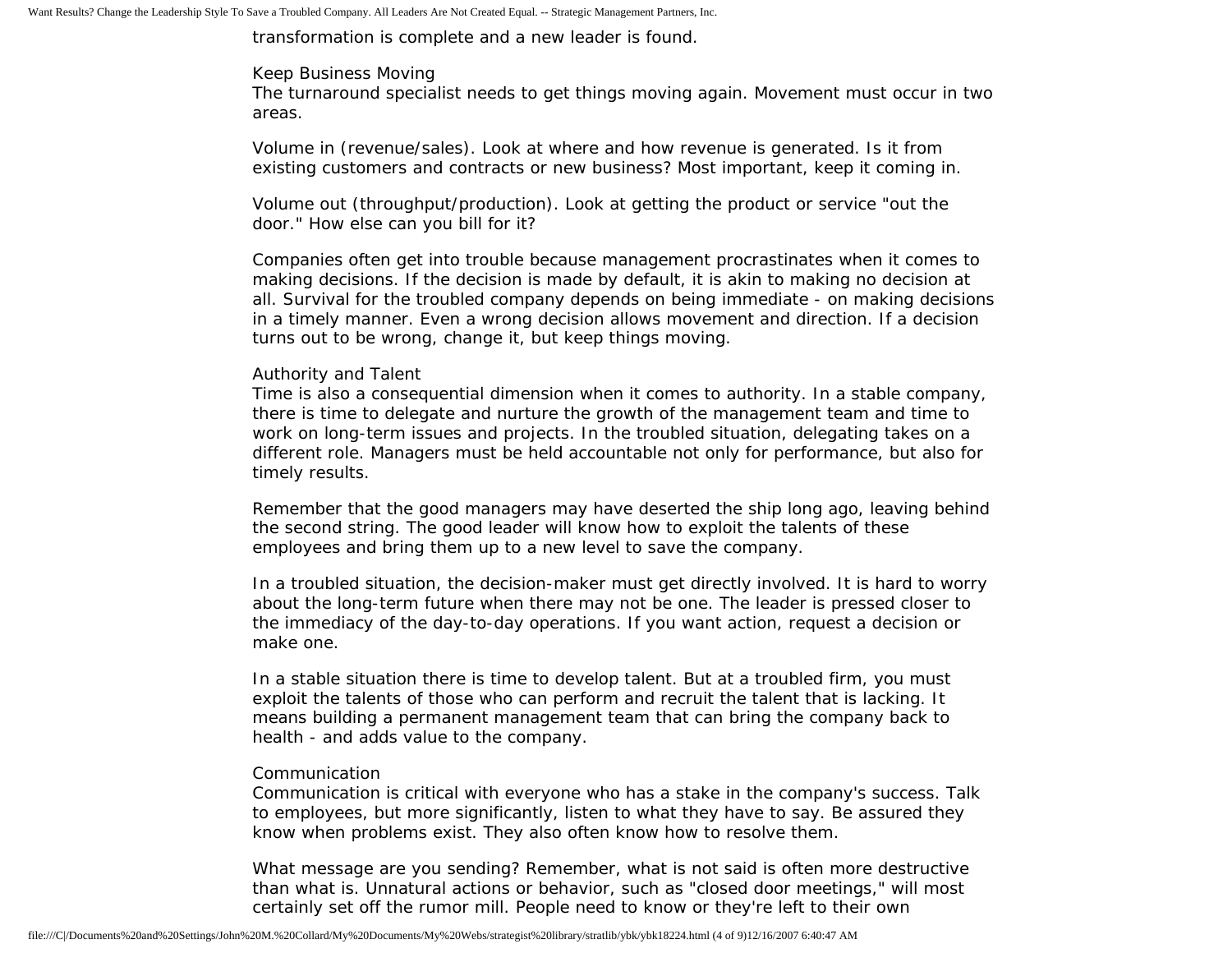imaginations - and that is always worse.

Equally vital, level with people - then get the stay versus go decision. To address the issues in a forthright manner is no guarantee that you will keep everyone, or that everyone will believe what has been said. But to not communicate what is going on is a lack of leadership, so don't be surprised when employees don't do what you want them to.

## Financial Support

A key element to a successful turnaround is to establish a good relationship with your bank. Capital is always required in tough times, not to mention that it's nice in good times as well.

If the leaders who were in power while the company's position was allowed to deteriorate are still there, why should the lender believe that they would now be instrumental in correcting the situation?

To make matters worse, in the eyes of management, the lender can be viewed as an enemy instead of a key part of the turnaround equation. With all the suspicion that can surround a troubled company, it is important that trust be re-established with the bank. Credibility with lenders is mandatory to success - and to keeping that cash flow at the bank. Since the bank holds the trump card, the institution must feel comfortable working with the turnaround leader. It means laying everything out on the table to keep the situation honest - and honoring commitments made to the lender.

#### Conclusion

Where consistency is important in a stable environment, the name of the game in a turnaround situation is uncertainty. You can absolutely, positively count on surprises. "When it rains, it pours" may be cliched, but when applied to a troubled company, one can be sure that "Murphy is shaking the clouds."

The ability to deal with change at a rapid pace is essential. This is why a seasoned practitioner can be the answer to a successful turnaround plan, they've "been there, done that." The existing leadership is often "out of its element" as it enters this untrodden ground of trouble. And when people haven't had to manage in this environment before, the odds are that they will at the very least, have a difficult time.

Turnaround leaders didn't start out as such - they were often managers that worked their way up the corporate ladder through hard work and (hopefully] fair play to build a solid management reputation. They have also developed a set of skills to handle problem solving, getting results with minimal resources, (tight) cash flow management, and negotiating and dealing with bankers, investors, and creditors. The stakeholders will usually work with a turnaround leader - if he or she is credible.

The turnaround specialist must possess the skills to deal with a financially troubled company and have the ability to make the tough decisions needed during a recovery. Specialists are hired for their management ability - the ability to bring order out of chaos,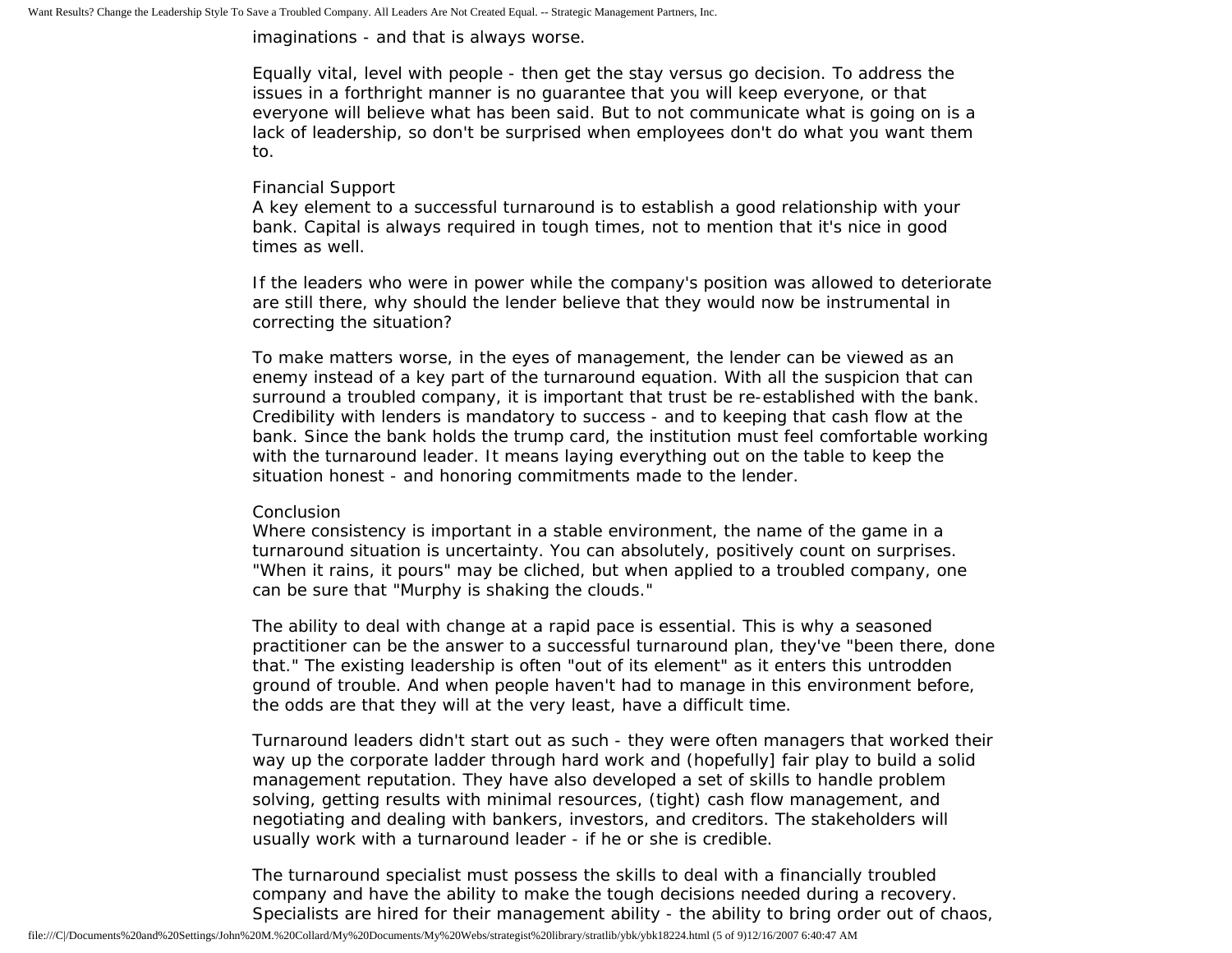marshal resources, and maximize value from those diverse resources. If the company requires special expertise, then the specialist will attract that expertise. Remember, experience in dealing with crises and change may be more important than industry experience.

The turnaround professional must be financially credible and honor commitments. The company, bank, and other interested parties should be able to rely on the specialist to protect their interests while providing then with accurate information they need on a timely basis. The earlier trouble is detected, the more probability of turnaround success. Affecting a turnaround takes an array of skills. To affect rehabilitation, the right leader will know how to make decisions, put a plan into action, and create a talented team to move towards a healthy and more valuable end.

Finally, a good turnaround specialist will develop a permanent management team within the company to preserve value, instead of hiring a large team of outsiders who, when they leave, take that value with them. The specialist should work themselves out of a job to be most effective, while leaving the company with the ability to grow and prosper as a stand-alone going concern.

Contrasting Leadership Styles [Attribute => In Healthy Company Versus Troubled or Turnaround Situation]

Focus => On Objectives when healthy versus on Survival, Action, Problem-Solving when in a troubled situation

Decision making => Is Deliberate when healthy versus more Decisive, Immediate when in a troubled situation

Authority => Delegate when healthy versus more Direct Involvement when in a troubled situation

People => Develop Resources and People-Skills when healthy versus Recruit Turnaround Talent and Stress Communications when in a troubled situation

Respected for: => Management Reputation when healthy versus Financial Credibility when in a troubled situation

Known for: => Consistency when healthy versus Ability to Shift Gears when in a troubled situation

Reference:

[Library: Want Results? Change the Leadership Style To Save a Troubled Company. All](http://members.aol.com/stratlib/dml.html)  [Leaders Are Not Created Equal.](http://members.aol.com/stratlib/dml.html) 

[www.StrategistLibrary.com](http://www.strategistlibrary.com/)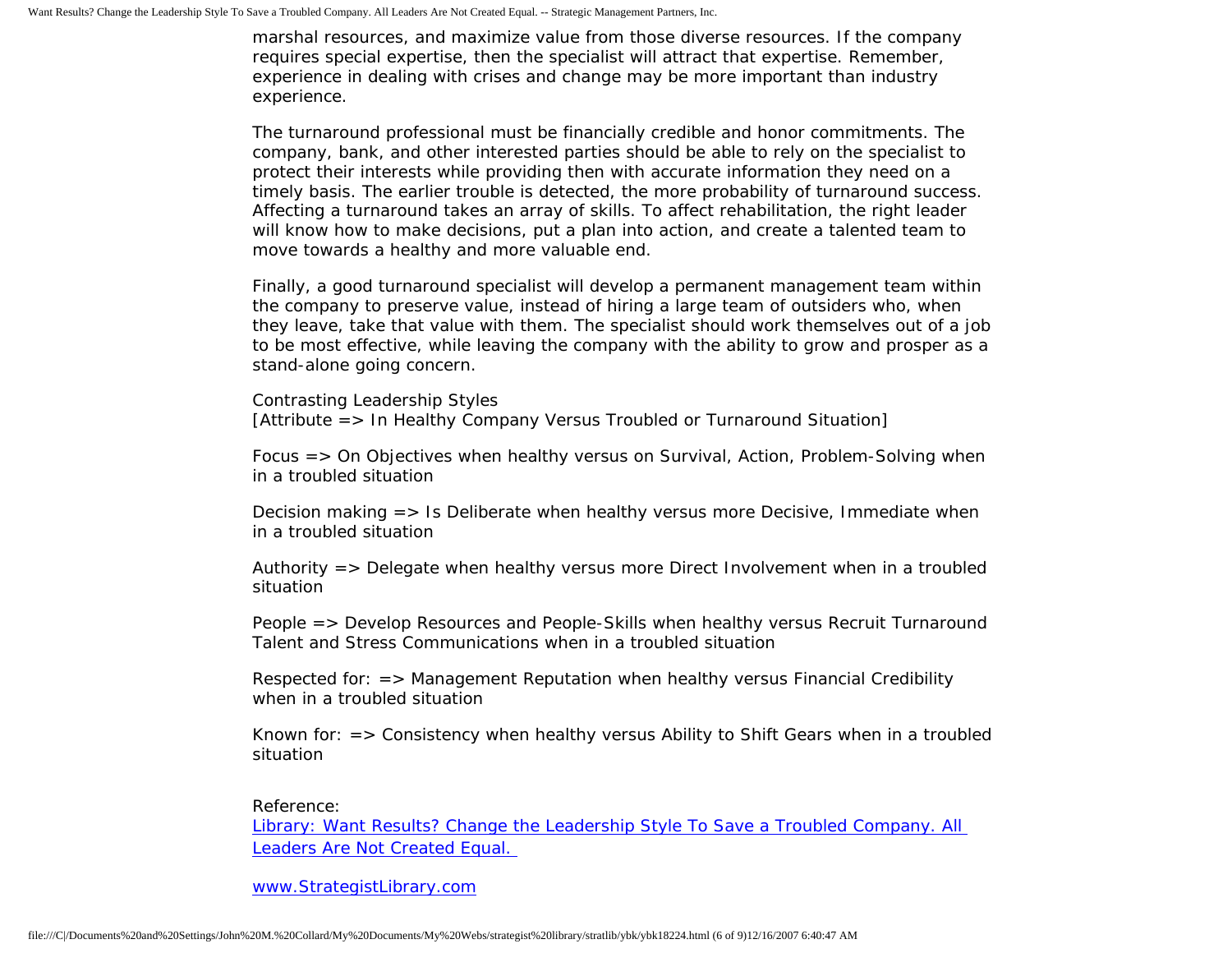[www.StrategicMgtPartners.com](http://www.strategicmgtpartners.com/)

# About Collard

John M. Collard, is Chairman of Annapolis, Maryland-based Strategic Management Partners, Inc. (410-263-9100, [www.StrategicMgtPartners.com](http://www.strategicmgtpartners.com/) ), a nationally recognized turnaround management firm specializing in interim executive leadership, asset recovery, and investing in underperforming companies. He is Past Chairman of the Turnaround Management Association, a Certified Turnaround Professional, and brings 35 years senior operating leadership, \$85M asset recovery, 40+ transactions worth \$780M+, and \$80M fund management expertise to run troubled companies, and advise company boards, litigators, institutional and private equity investors.

#### [www.StrategicMgtPartners.com](http://www.strategicmgtpartners.com/)

About the National Association of Corporate Directors

Director's Monthly is published by the National Association of Corporate Directors and each monthly edition is received by over 8,000 directors of public and privately held companies. Founded in 1977, the role of this association is to enhance the governance and performance of business entities. [www.nacdonline.org](http://www.nacdonline.org/) 

John M. Collard (John@StrategicMgtPartners.com) Chairman Strategic Management Partners, Inc. 522 Horn Point Drive Annapolis, MD 21403 Phone : 410-263-9100 Fax : 410-263-6094

[www.StrategicMgtPartners.com](http://www.strategicmgtpartners.com/)

More Information [Library: Want Results? Change the Leadership Style To Save a](http://members.aol.com/stratlib/dml.html) [Troubled Company. All Leaders Are Not Created Equal.](http://members.aol.com/stratlib/dml.html)

[Contact John M. Collard](http://www.expertclick.com/expertClick/contact/default.cfm?Action=ContactExpert&GroupID=1016) □

[Ask a question with InterviewNetS](http://www.expertclick.com/expertClick/contact/default.cfm?GroupID=1016)M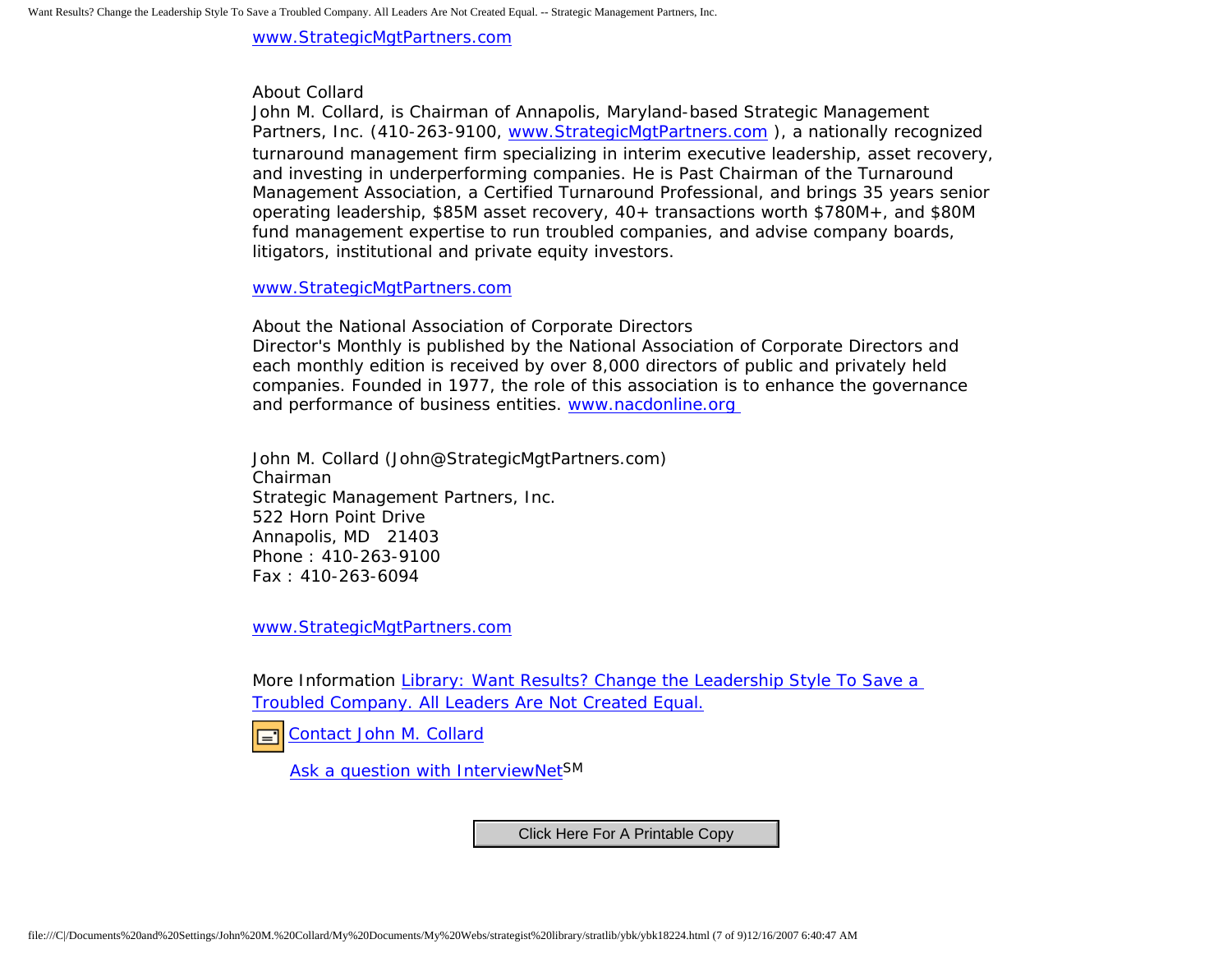|     | Other experts on these topics:   |
|-----|----------------------------------|
| 1.  | <b>Management</b>                |
| 2.  | Leadership                       |
| 3.  | <b>Planning</b>                  |
| 4.  | <b>Invest</b>                    |
| 5.  | <b>Strategy</b>                  |
| 6.  | <b>Small Business</b>            |
| 7.  | <b>Strategic Planning</b>        |
| 8.  | <b>Advisor</b>                   |
| 9.  | <b>Valuation</b>                 |
| 10. | <b>Transition</b>                |
| 11. | <b>Value</b>                     |
| 12. | <b>Bankruptcy</b>                |
| 13. | <b>Crisis Management</b>         |
| 14. | <b>Governance</b>                |
| 15. | <b>Investment Management</b>     |
| 16. | <b>CEO Effectiveness</b>         |
| 17. | <b>Executive Leadership</b>      |
| 18. | <b>Turnaround</b>                |
| 19. | <b>Corporate Change</b>          |
| 20. | <b>Ethical Issues/Management</b> |
| 21. | <b>Startup</b>                   |
| 22. | <b>Corporate Restructuring</b>   |
| 23. | <b>Executive Transition</b>      |
| 24. | <b>Turnaround Management</b>     |
| 25. | <b>Venture Capital</b>           |
| 26. | <b>Asset Recovery</b>            |

**27. [Corporate Renewal](http://www.expertclick.com/search/default.cfm?SearchCriteria=Corporate Renewal)**